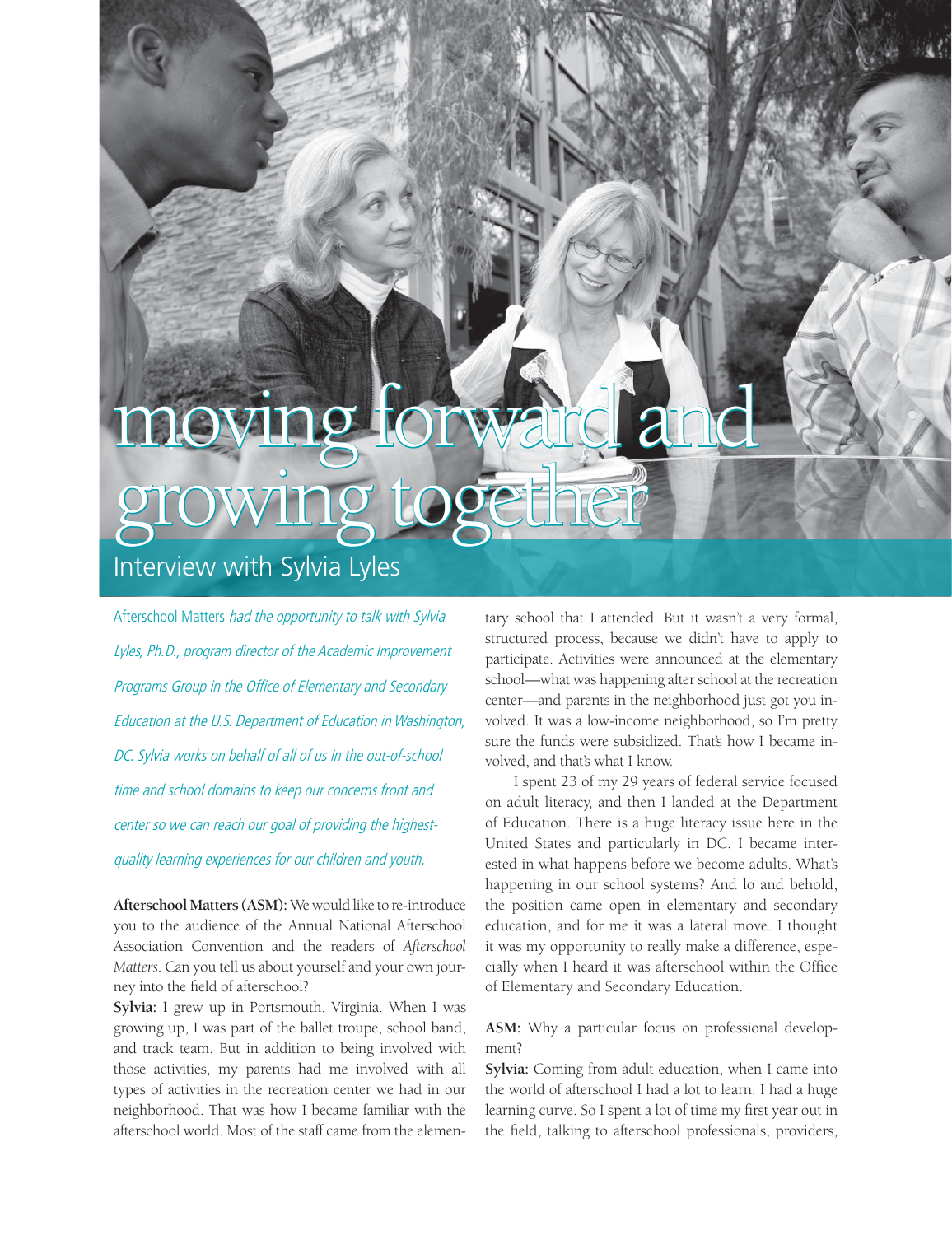researchers, practitioners—people down on the ground who are doing the work every day. And what I continue to hear is that we need a system in place where we can all share ideas, we can all learn and grow together. I would love to say that this idea, the work that I'm doing now, is based on my creativity and innovation. But no, it's from the people who work every day down on the ground. And what they say to me is, "We really focus on professional development." I heard that so much while I was out there in the field. When I looked at all of the things that I needed to do to improve the afterschool program for the U.S. Department of Education, I had to prioritize, because there's so much we need to do. I am always fighting for more funding at the department, and I am going to continue to

do that. That's my number one priority. But what the people said to me is that we need a focus on professional development. I think it's important because we have to change, we have to grow, and that's what professional development is about. We can't just continue to provide the same things for the kids of today that I had when I was growing up in the afterschool programs. We have to move forward and grow together.

**ASM:** From your own experience, what does it take to motivate people to take advantage of professional development opportunities and to grow and advance in their fields?

**Sylvia:** I call it the "WIIFM," the "what's in it for me." I've been associated with the military for a long time, and the military has taught me that when you look at strategic planning, you have to look at the WIIFM. (You know the military likes acronyms.) We can't try to grow this profession and professional development without incorporating the principles of adult education. What I think will make professional development work is being able to provide something to the people: something that has clear benefit, is delivered in a way that meets their learning goals or the way that they learn, can be applied right away, is engaging and innovative, and gives them what they need to do their job better right now. It's got to be something that people in the afterschool and youth development fields own and buy into.

**ASM:** How does the 21st Century Community Learning Centers program fit within the larger Department of Education agenda including No Child Left Behind, Promise Neighborhood Initiative, education reform, and so on?

**Sylvia:** We have so much going on. Secretary Duncan talks about—and a lot of my colleagues aren't comfortable with it—a longer day. He realizes that six hours a day, five days a week, nine months out of the year just doesn't work for successfully educating our nation's children. So he talks extensively about extending the time the children have to learn. He believes that we have an unprecedented opportunity to support all student learning, especially through positive youth development. My colleagues at the department, when they go out and talk to the states and to other folks, they are very clear about including extended learning time. And they use examples of extended learning time such as "afterschool" and "summer learning." So our work

 We can't just continue to provide the same things for the kids of today that I had when I was growing up in the afterschool programs. We have to move forward and grow together.

is ingrained across the department and all that's going on with the education innovation and reform.

My position is this: For many years now, we have worked across the community. We *are* the extended learning time program. We have done what he has talked about doing for a long time. So we are his experts. What we need to do a little bit differently is to work more closely with the schools. I think the secretary realizes that if we extend the

school day, we can't give children the same thing that they had in school. We have to give them something different. That's afterschool.

**ASM:** Much has been said about the achievement gap between groups of students and sets of schools. Do you see the 21st CCLC program, and afterschool and youth development programs in general, playing a role in closing that gap?

**Sylvia:** Research suggests a clear relationship between participation in afterschool programs and an increase in student achievement. I always go back to the original intent of this program, and that's to keep the children off the street and safe, in a nurturing environment. Over the years it has evolved, because there's no mistake that this program is grounded in the Department of Education.

However, I do not believe anybody would disagree with me when I say that a child who is under pressure from his or her peers can find it difficult to learn because he or she is sitting in class and in school scared. A child who doesn't have the confidence, or who does not have assistance to help build the confidence, can't learn. All these different things are part of making a